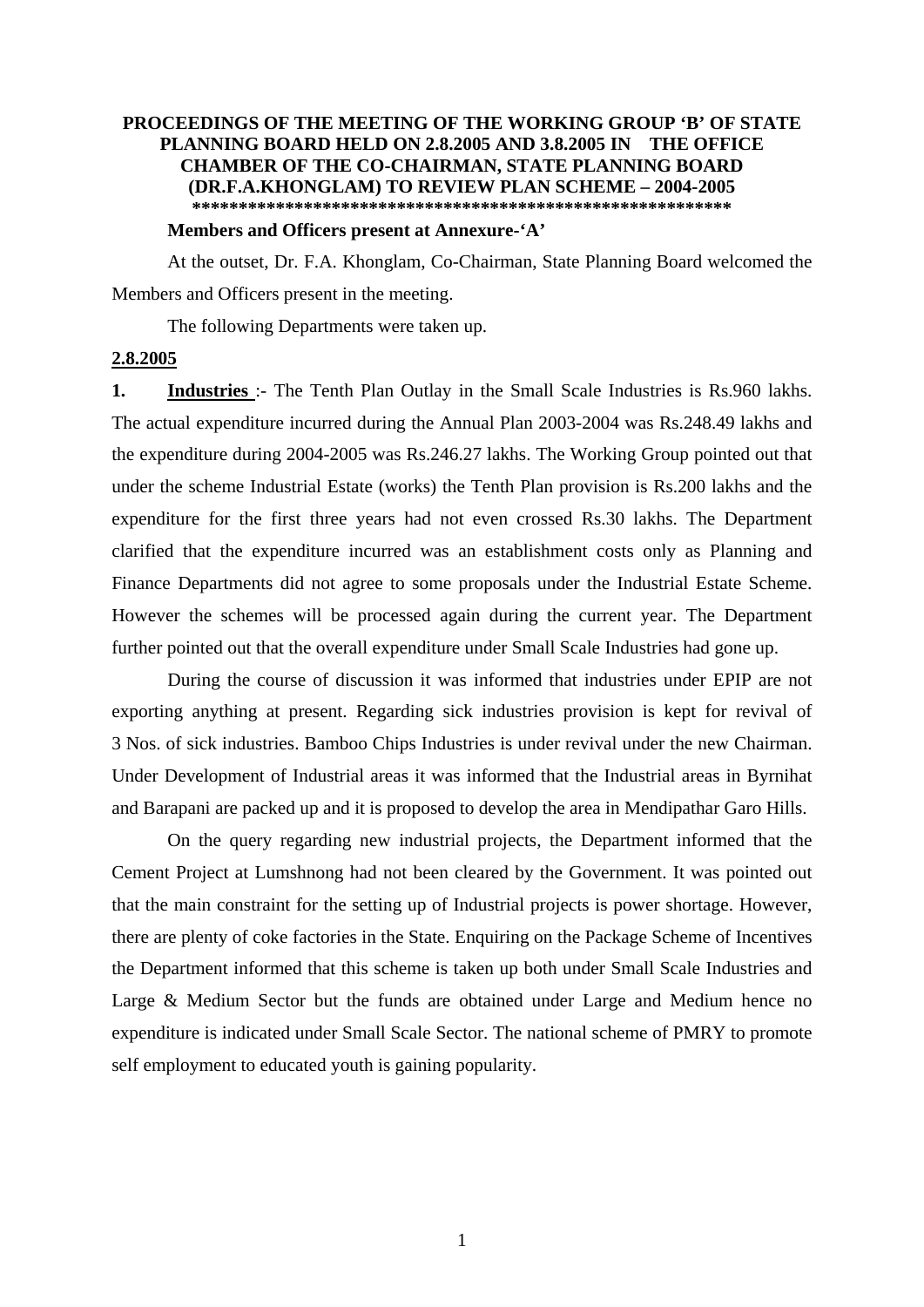**2. Urban Affairs** :- During discussions on the New Shillong Township, the Department stated that it requires about 500 hectares of land and till date, 250 hectares of land have been acquired by the Department. The balance 250 hectares of land has been proposed to be acquired as per estimated cost worked out by the Department. At present, it would concentrate on development of a link road between Shillong and the New Shillong Township for which a 4-lane road is planned. This project is being implemented by the Meghalaya Urban Development Authority. During 2004-2005, an amount of Rs.1291.42 lakhs was sanctioned and released to Meghalaya Urban Development Authority for acquisition of 150.72 hectares of land. Consultant has already been appointed by MUDA for preparation of road and power sector and Consultant for Water Supply sanitation has been shortlisted. Works on power sector and road sector likely to be initiated during 2005-2006.

 On Integrated Development of Small and Medium Towns, the Department stated that as per 1995 revised guidelines only Shillong is being taken up i.e., 2(two) projects viz., construction of Parking-cum-Shopping Complex near Khasi Hills Autonomous District Council which is completed and construction of Shopping Complex at Polo. While for other towns like Jowai, Tura, the projects were implemented as per pre-revised 1995 guidelines. Besides Shillong, project reports are prepared for Nongpoh and Resubelpara. In Nongpoh, land to a certain extent is developed but there is a litigation problem. Works for Electrical Crematorium are in progress.

 To a query by the Co-Chairman on parking lot in Shillong, the Department stated that the parking lot at Iewduh is completed and to be commissioned. There is a problem regarding approach road and the matter is taken up with the Cantonment Authorities at the level of Chief Secretary. The other proposals are Anjalee Parking  $\cot - 3$  storeyed and the  $3 - \text{tier}$ Mawlonghat Parking lot which is pending with the Central Ministry.

**3. Community and Rural Development** :- At the outset the Working Group enquired on the problems faced by the Department in implementation of its schemes. The main problem stated by the Department is when the matching share is not released in time either by the Centre or the State. Going through the statements furnished by the Department it was clarified that the Department has lots of construction works, and hence the entire amount allocated will be utilized eventually.

 During discussions it transpires that under Special Rural Works Programme including the Chief Minister's Special Rural Development Fund, the financial expenditure of Rs.20.16 crores and Rs.4.00 crores for Chief Minister's Special Rural Development fund during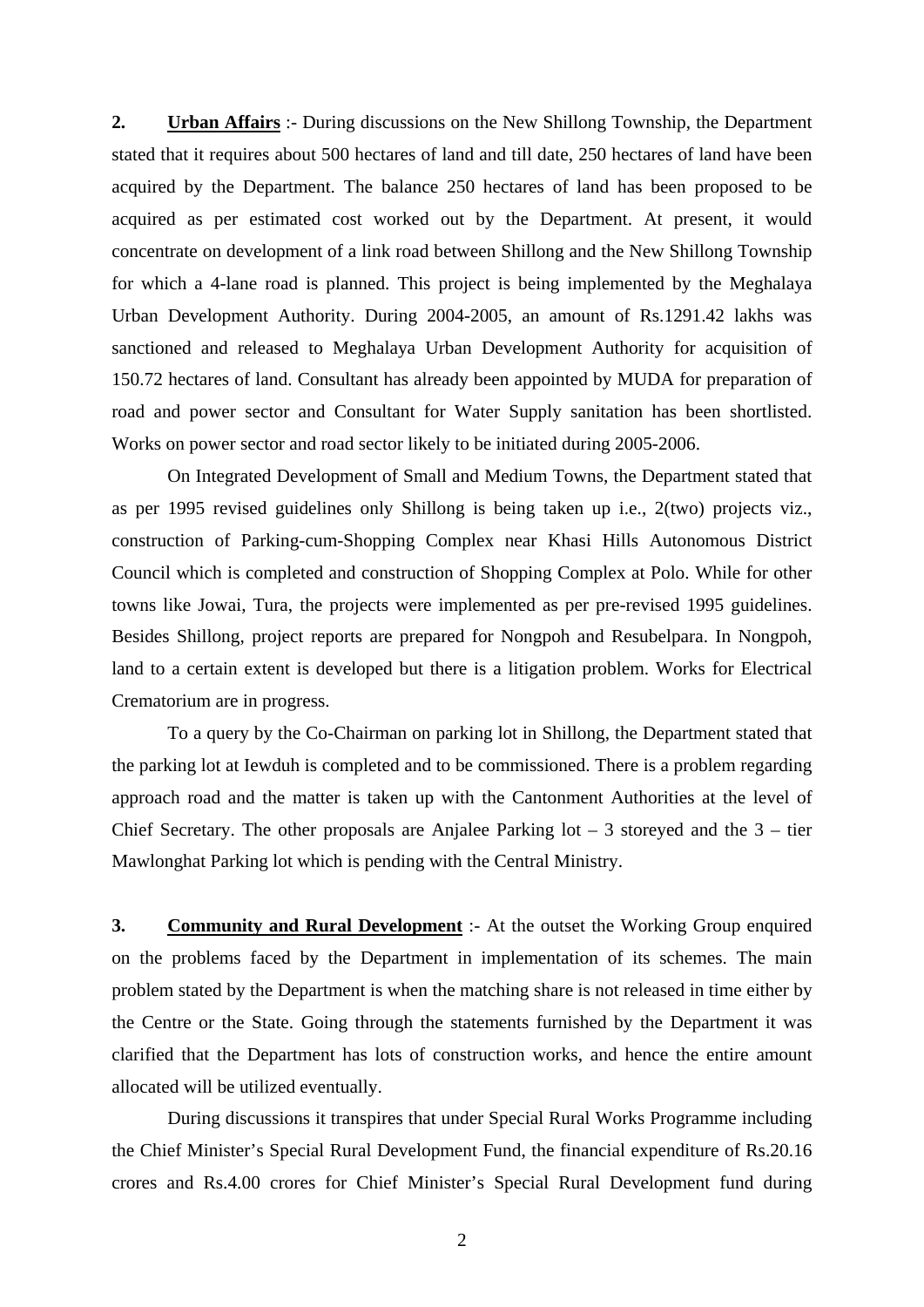2004-2005 is quite satisfactory as per performance under the scheme. The  $10<sup>th</sup>$  Plan projected outlay is Rs.68.12 crores. On construction of Rural Roads Programme, the performance is better in 2004-2005 with the financial expenditure of Rs.2.8 crores under CRRP, the amount of Rs.4.28 lakhs per MLA is enhanced to Rs.5 lakhs per MLA for 56 MLAs of rural constituencies. On National Old Age Pension and National Family Benefit Scheme, during 2004-2005, out of Rs.6 crores revised Plan outlay, Department received only Rs.4 crores. The Working Group observed that old age pension scheme is good since old age people living in villages are given support. The Department stated that only destitute old age persons are eligible for old age pension.

Regarding release of funds to the Blocks for implementation of Community & Rural Development Schemes it was clarified that for some Blocks funds are released by Deputy Commissioners and for some Blocks through DRDAs. The Department is trying to streamline this aspect where funds should be routed only through DRDAs. This matter is also taken up with the Chief Minister. It was also informed that the Planning Commission has selected West Garo Hills District of Meghalaya as one of the Districts in the country to be covered under the Backward Districts Initiative from the year 2004-2005. An amount of Rs. 15 crores annually will be provided as ACA for this programme from 2004-2005 for three years.

## **3.8.2005**

**1. Social Welfare** :- The 10<sup>th</sup> Plan Outlay for Social Welfare is Rs.1500.00 lakhs and the expenditure during 2003-2004 is Rs.138.74 lakhs and during 2004-2005, it is only Rs.158.19 lakhs. The expenditure is less because the scheme for construction of Social Welfare Building could not be taken up during 2004-2005 by PWD. There is no provision for construction of building for self employment of women in need of care and protection. However, 800 Nos. of Anganwadi Centres have been constructed under C.S.S. At present the office of the Directorate is under construction. For the District Social Welfare Building in Tura land has not yet been acquired, but land is already available for Williamnagar.

 On the scheme, Welfare of Handicapped, the Department informed of the Act, which provides 3% job reservation for handicapped people. They are also given scholarship, Book grants, etc. Under the scheme National Programme for Rehabilitation of persons with disability (NPRPD), it is providing rehabilitation services to persons with disability and is planning to set up a rehabilitation centre in all districts and a State Resource Centre. Disabled persons are also entitled to avail Travelling Concession. Under Prosphetic Aid to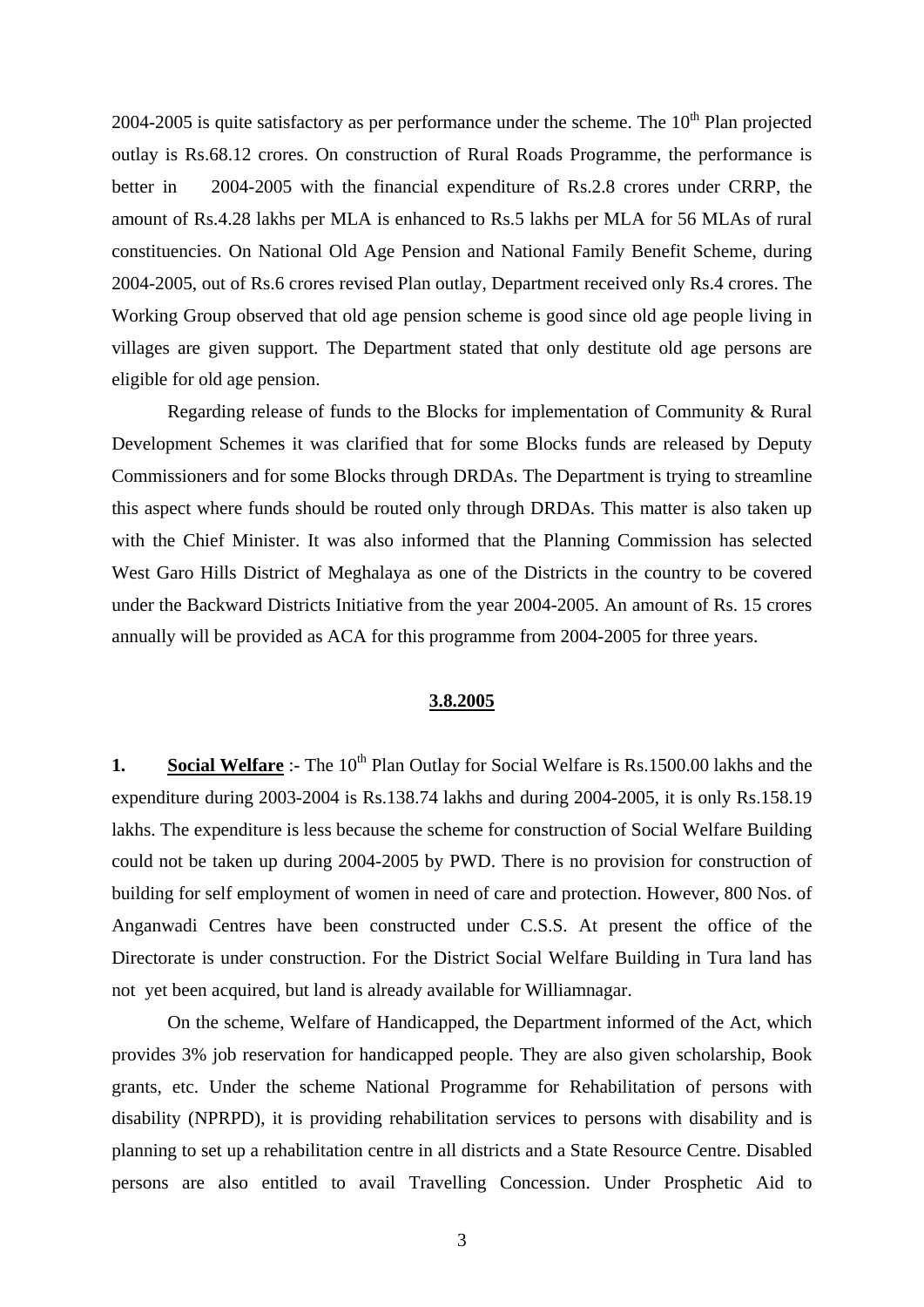Handicapped, aids and grants are distributed as per requirement, e.g. artificial legs, etc. for Civil Hospitals and wheeled chairs from resource centre.

 On Nutrition Programme, the Department is pending more, in view of the order of the Supreme Court to increase the items related to nutrition. The programme is being channelised through Anganwadi centres only, with due consideration to children below poverty line. The Department conducts surveys before registering the children as beneficiaries. As part of the programme, pre-school education is given by Anganwadi workers to the beneficiaries. It was noted that out of 5700 villages, 2100 are covered under Anganwadi centres and the Central Government is sanctioning for another 700 Anganwadi centres to cover those villages where the population is above 300.

**2. Mining and Geology** :- The Tenth Plan Outlay is Rs.700.00 lakhs and the expenditure incurred during 2003-2004 was Rs.147.08 lakhs and during 2004-2005 it was Rs.178.35 lakhs.

 It was informed by the Department that the major mineral deposits in the state are limestones and coal. There are also reserves of coloured granite in Nongstoin, Nongpoh and Mawkyrwat, and black granite in Garo Hills. The other minerals found are quartz, china clay, iron ore, uranium and a possibility of oil. Silimanite found in Sonapahar is one of the best in the world. The Department informed that the production of coal during 2004-2005 was 54 lakh M.T. The main function of the Department is to carry out detailed investigation on the existence of mineral deposits and to collect royalty. The royalty fixed by the Government of India is Rs.165 per metric tonne for coal and Rs.45 mineral cess fixed by the State Government. It was informed there is no dearth of raw materials in the state except power shortage.

 The Department in co-ordination with the GSI is conducting survey every year and the reports are being updated. On the marketing of granite, there are problems due to competition from outside the state. Collection of revenue during 2002-2003 was 60 crore, during 2003-2004 Rs.86 crore and during 2004-2005 Rs.90 crores. There are altogether 13 check gates to prevent leakages. The Department had submitted proposals for new posts for strengthening of check gates.

 The Working Group felt that the Department should do more investigations on the areas of silimanite.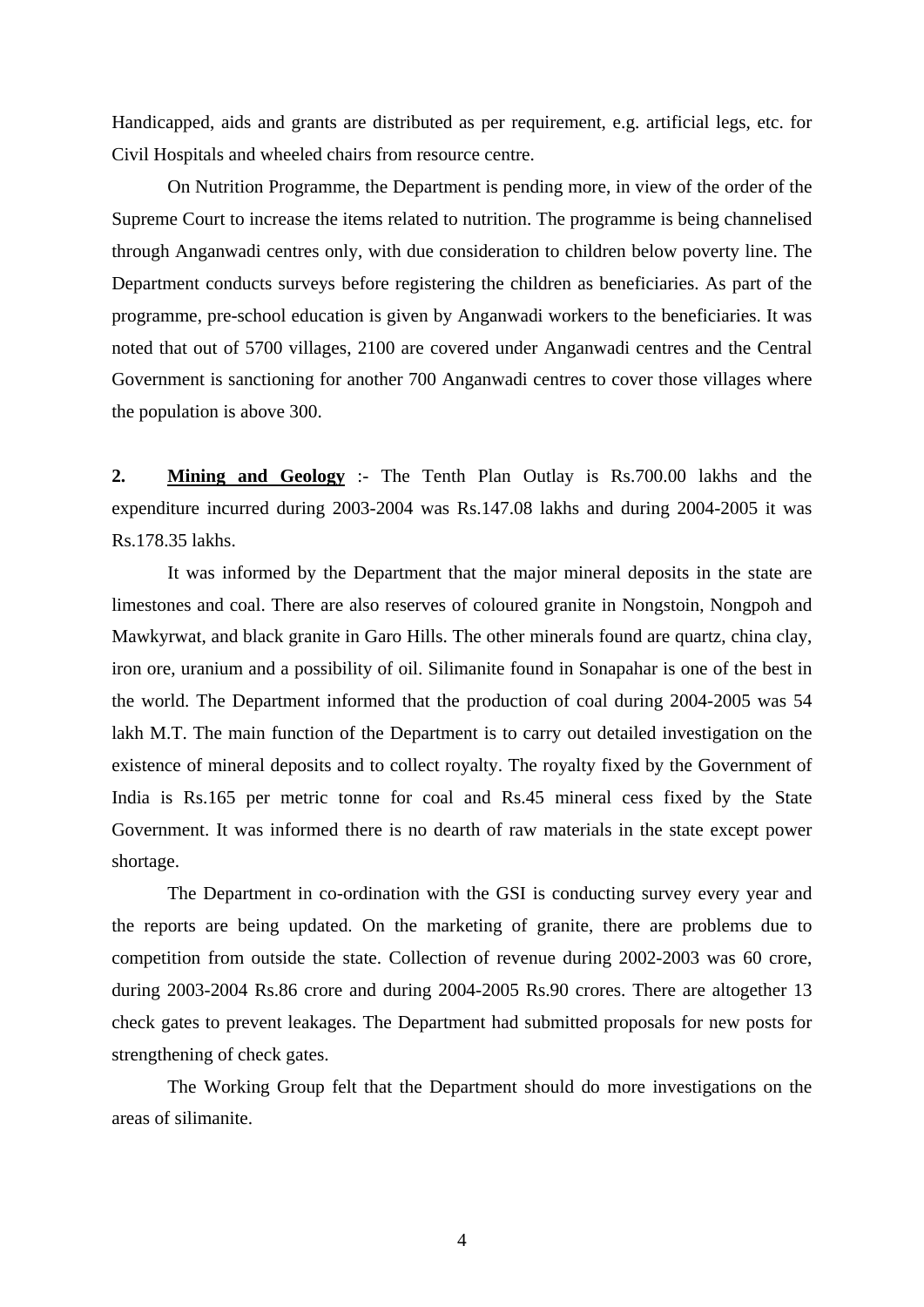**3. Tourism** :- At the outset, the Department stated that Tourism infrastructure is the need of the hour and secondly, the Department is not fully geared up for tourist guides. In the last 5(five) years tourists inflow has improved tremendously, but in the last 2/3 months, the inflow is less due to the prevailing situation in the capital city. The Department however informed that it is trying to come up with some tourist attractions during the " Christmas Season" to attract more tourists to the State.

 The Department stated that the Original Plan Outlay of Rs.275 lakhs during 2004-2005 was revised to Rs.220 lakhs and the shortfall in financial achievement is mainly due to non-availability of land for some projects. The Department does not have any land of its own and the problem of land acquisition has handicapped the Department to expedite some of its projects. The Department mentioned that it is getting financial assistance from Central Sector Scheme amounting to Rs. 10 crores for improvement/creation of tourism infrastructure and it is thinking in terms of "Circuit Tourism" this is available in East Khasi Hills and would be proposed for Jaintia Hills and Tura as well with financial assistance from the centre.

 Enquiring on whether Tourism in State has been declared as an industry the Department informed that though in 1997, Tourism was declared as an Industry but now it is not so as people are not coming forward in investment. The local people's participation in tourism activities has tremendously contributed in terms of development of tourist spots and attracting tourists such as tourist spots at Jakrem and Elephant Falls where tourism is promoted in a big way. Such positive attitude from the people should be encouraged and assisted by the Government recommended the Working Group. On Caves it was informed that the Mawsmai Caves are presently run by the District. For tourist spots at Cherrapunjee, public participation in most cases is involved

 The Working Group suggested that tourist spots in the state should be publicized for information of the tourists. To this, the Department informed the Working Group that Meghalaya Destination is on the Internet and tourist spots are available for scanning in the Internet.

 The Working Group enquired on the Crowborough project which is an eyesore in the capital city. The Department informed that the Crowborough project is taken up in early 80s by MTDC as a 3-Star Hotel. The disputes between two firms and the State Government are settled and the Crowborough project today belongs only to MTDC. To complete the whole project, it would require about Rs.7 to Rs.10 crores. The Department expressed its helplessness as to where this money will come from when the Department's Annual Plan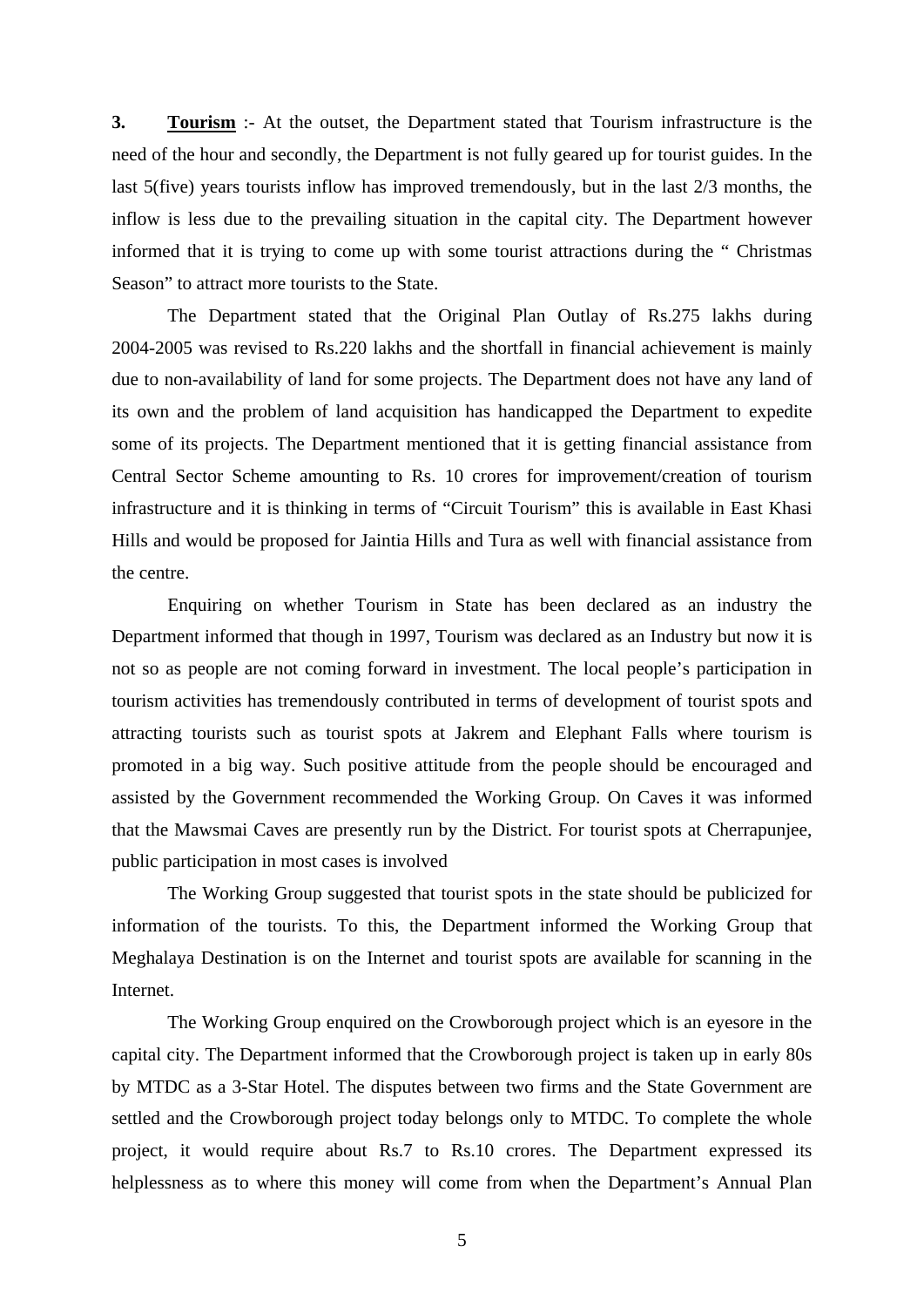Outlay is around Rs.2 crores only. However, the Department is examining various options for completion of this project and a Committee is in place under the Deputy Chief Minister (Finance) and other Ministers to look into this.

**4. Sericulture & Weaving** :- The Original Plan Outlay of Rs.286 lakhs was revised to Rs.236 lakhs during 2004-2005 and the financial expenditure was Rs.196.39 lakhs for both (a) Sericulture and (b) Handloom.

 The Working Group noted that the shortfall in a number of schemes is due to vacant post, to which the Department clarified that some vacant posts are due to promotion and the matter is being taken up with MPSC for filling up the posts. It was noted that the  $10<sup>th</sup>$  Plan outlay is Rs.16 crores while expenditure for both 2003-2004 and 2004-2005 comes only to about Rs.4 crores, and as such, would the Department be able to utilize the entire amount of Rs.16 crores in the Plan period of 5 years i.e. including the amount already expended during 2002-2003.

 To an observation by the Working Group on the papers furnished by the Department viz., Annexure-I on reasons for shortfall and excess if any, the Department clarified that the reason for shortfall indicated against item No.2 – Intensive Development of Eri Silk Industry (Salaries etc) and against item No.6 – Sericulture pre service Training and Study Tour, appear to be erroneous. The Department was asked to recast the information for both sectors viz., Sericulture and Handloom.

**5. PWD(R&B)/Buildings/Judiciary** :- The Department stated that the expenditure during 2004-2005 is as follows :-

Rs. 9134.45 lakhs – Only for road sector and does not include Rs.240 lakhs channelised to Community & Rural Development

Rs. 240.00 lakhs – Channelised to Community & Rural Development.

Rs. 581.83 lakhs – Under Buildings (PWD).

Rs. 9956.28 lakhs

 However, roads taken up under PMGSY and Non-Lapsable Fund are not included. Loans are availed from HUDCO and NABARD.

 The Department informed the Working Group of a project viz., 'Road over Road' right from Mawlai upto Laitkor to be taken up by a private party. The private party insists that 15% of the total cost of the project to be deposited in the Bank by the Government. The Department is examining the same and expressed its doubt in view of the nature of the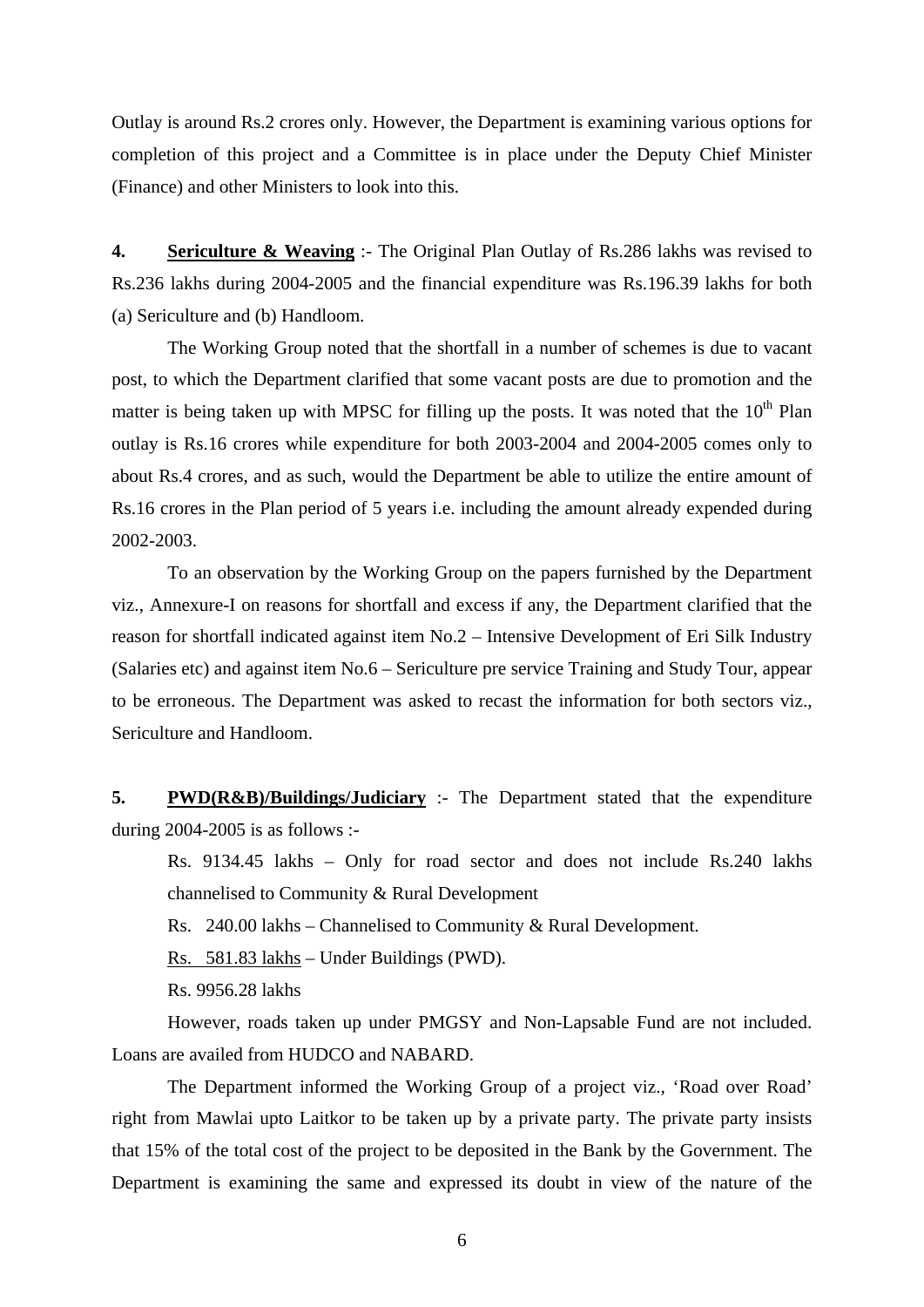existing road covering the proposed areas. The private party/firm is from Mumbai proposed to be taken up on the basis of build-operate and transfer.

 To a query by the Co-Chairman on the progress made so far on the Shillong By Pass project, the Department stated that the Ministry from the Centre has okayed the project. This was given to theNational Highway Authority of India and the Project report is expected to be completed by January,2006. This again will be on the basis of build-operate and transfer. Further on the Road sector, it was informed that 92.25 Kms. was achieved for new construction during 2004-2005. On maintenance of roads, as per All India Norms for maintenance viz, normal repairs special repairs and periodical repairs, the Department gets only 33 to 35% of what it requires and as such, maintenance of roads suffers.

 On metalling and blacktopping 64.101 Kms and 78.30 Kms. was achieved during 2003-2004 and 2004-2005. The Working Group noted that shortage of machineries was indicated for reason of shortfall and therefore suggested that a solution may be thought of where machineries can be hired.

 On Buildings, the Department stated that basically, construction of office buildings and some staff quarters are taken up. Projects mainly of PWD(Buildings) viz., office and staff quarter of Tura building Division, SDO's quarter at Barik, Shillong, Residential Quarters near Pinemount etc. The Department imforrmed that 95% of the construction works of S.E.Office at Nongstoin is completed and to be fully completed by March,2006.

 On Judiciary Buildings, construction of a permanent High Court Building at Shillong was thoroughly discussed. Though the High Court building is targetted to be completed by next year, the Department expressed hope that it is likely to be completed by March,2007. To an observation by the W\orking Group that the original amount for the High Court Building is Rs.5 crores, the Department stated that it had spent Rs.2.27 crores. The other works included (i) Construction of Additional court room at the office of the District Session Judge, Shillong (ii) Construction of Court room for Adhoc Session Judge in the existing campus of Court Building at Tura and (iii) Construction of Additional Court Room Building in Deputy Commissioner Complex, Jowai.

 The Working Group observed a low achievement under the "Bridges" sector. The main problem as explained by the Department is less allocation of funds under general schemes and another problem is short working season. Major bridges viz., Simsang and Wahblei could not be completed due to fund problem. On the Dawki bridge, the Department informed that tenders have been invited for RCC construction and works are likely to be started in December.